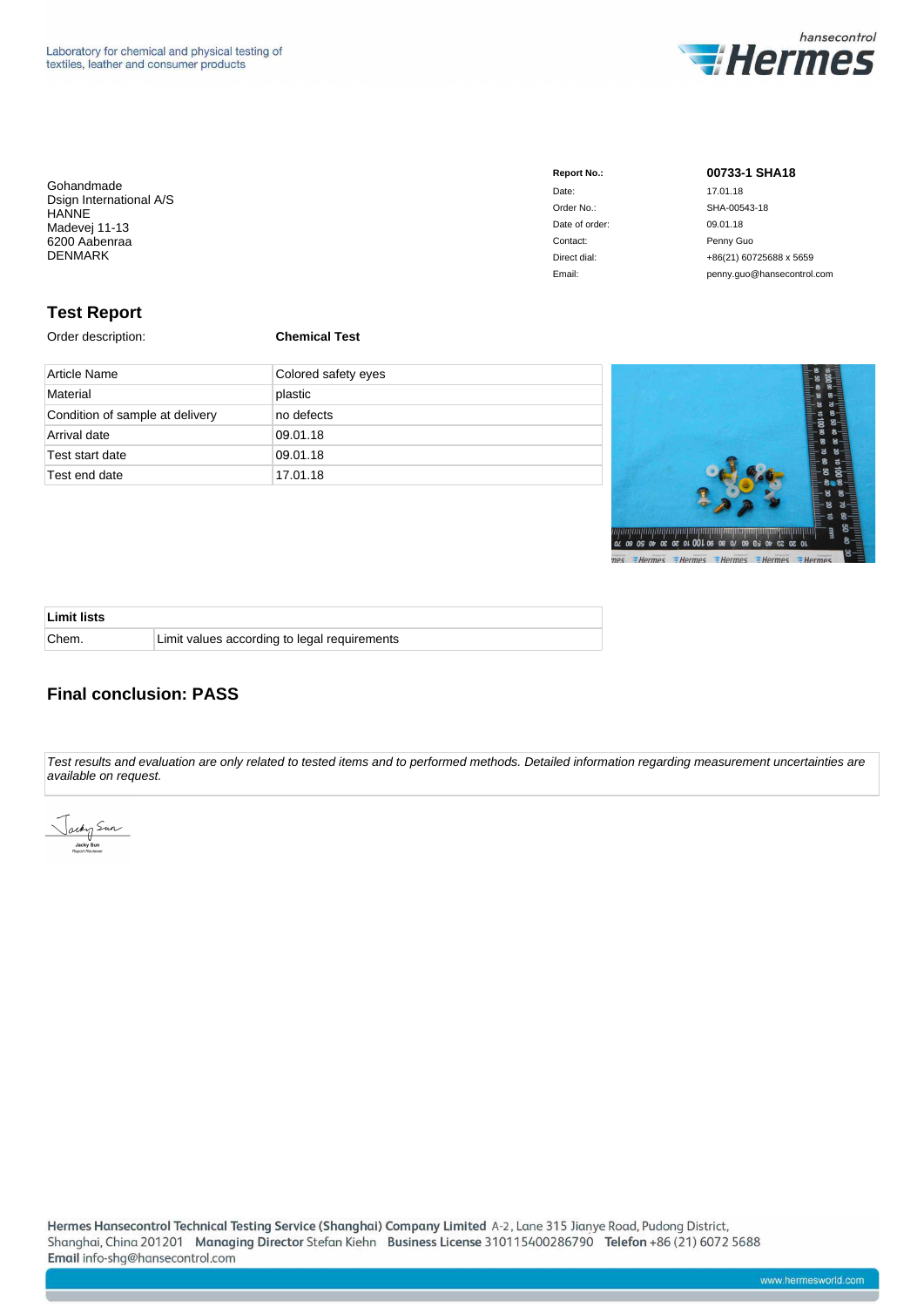

### **Summary**

18-003080-01 - Colored safety eyes

All test results comply with the requirements according to the scope of analysis.

Remark: The test item was conducted by an accredited subcontractor.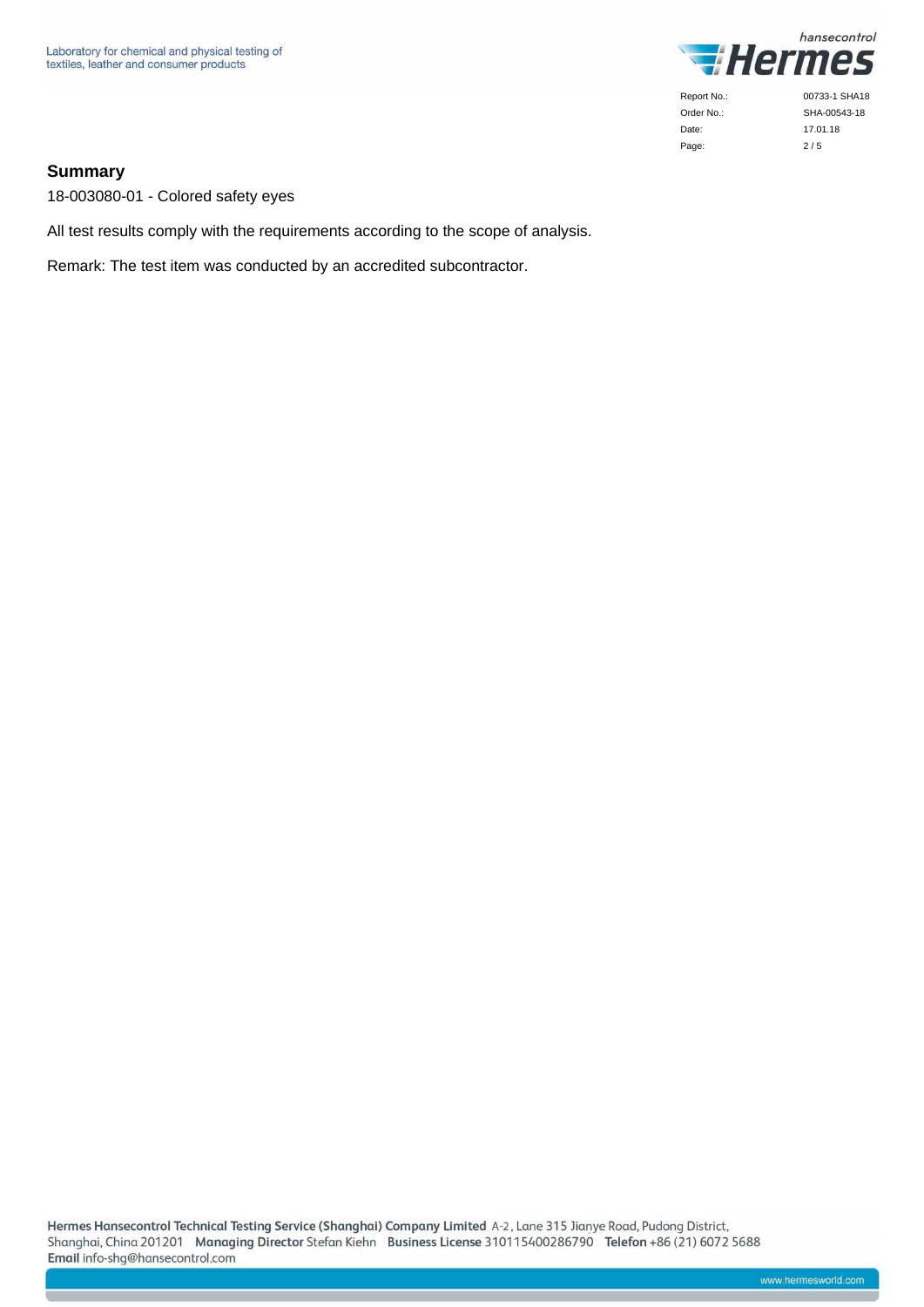

Order No.: Date: Page:

SHA-00543-18 17.01.18  $3/5$ 

### **Overview of Chem. testing**

| Sample no             | Type / Style                            |
|-----------------------|-----------------------------------------|
| 18-003080-01          | $\overline{\phantom{a}}$                |
|                       |                                         |
| <b>Component list</b> |                                         |
| <b>No</b>             | <b>Components</b>                       |
| 01                    | Black plastic eyes                      |
| 02                    | Yellow plastic eyes                     |
| 03                    | Brown plastic eyes                      |
| 04                    | Transparent plastic                     |
|                       |                                         |
|                       | <b>Customer requirements evaluation</b> |

### **Components Tested Result Failed Not tested** Migration of certain elements(Category 3) 01, 02, 03, 04 PASS

Legend: Chem.: chemical tests, Phys.: physical tests, m.s.: composite sample, n.d.: not determined, n.a.: not applicable, n.t.: not tested, i.m.: insufficient material, sum: see summary, s.c.: see<br>component, pos: positive,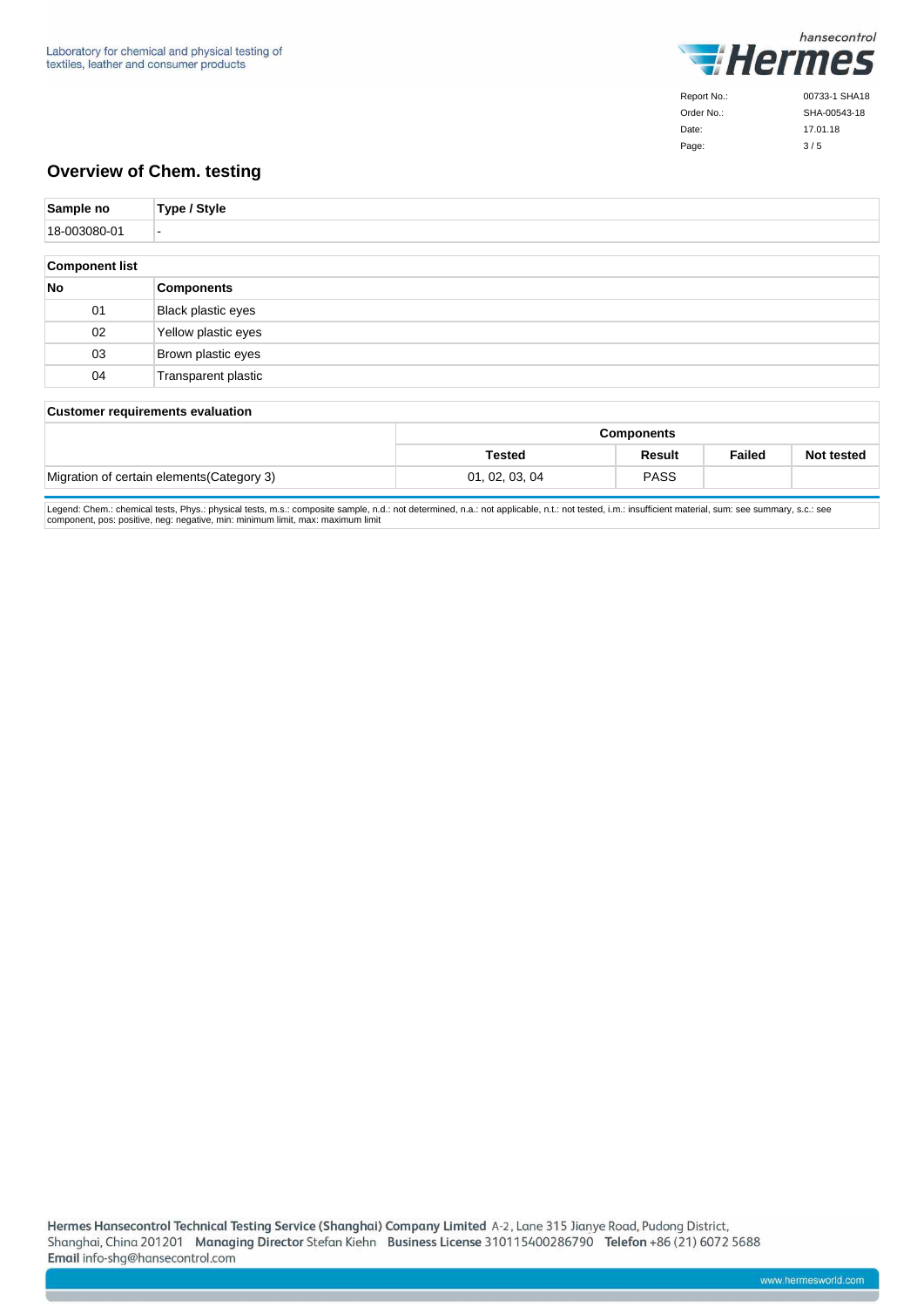

Page:

## 17.01.18  $4/5$

### **Detailed results of Chem. testing Sample no: 18-003080-01**

### **Migration of certain elements(Category 3)**

Sample type: Chem.

Norm: EN 71-3

|                                                |             |        | 01            | 02            | 03            | 04            |
|------------------------------------------------|-------------|--------|---------------|---------------|---------------|---------------|
| Parameter                                      | <b>Unit</b> | Limit  | <b>Result</b> | <b>Result</b> | <b>Result</b> | <b>Result</b> |
| Lead (Pb) EN 71-3 category 3                   | mg/kg       | 23     | < 10          | < 10          | < 10          | $<$ 10        |
| Antimony (Sb): EN 71-3 category 3              | mg/kg       | 560    | <10           | $<$ 10        | < 10          | $<$ 10        |
| Arsenic (As) EN 71-3 category 3                | mg/kg       | 47     | < 10          | $<$ 10        | < 10          | $<$ 10        |
| Barium (Ba): EN 71-3 category 3                | mg/kg       | 18750  | < 50          | < 50          | < 50          | < 50          |
| Cadmium (Cd): EN 71-3 category 3               | mg/kg       | 17     | <10           | $<$ 10        | $<$ 10        | $<$ 10        |
| Chromium III (Cr III) EN 71-3 category 3       | mg/kg       | 460    | $5$           | $<$ 5         | $<$ 5         | $<$ 5         |
| Chromium VI (Cr VI) EN 71-3 category 3         | mg/kg       | 0.2    | <0.2          | < 0.2         | < 0.2         | < 0.2         |
| Mercury (Hg) EN 71-3 category 3                | mg/kg       | 94     | <10           | $<$ 10        | < 10          | <10           |
| Selenium (Se): EN 71-3 category 3              | mg/kg       | 460    | < 10          | $<$ 10        | < 10          | $<$ 10        |
| Boron (B): EN 71-3 category 3                  | mg/kg       | 15000  | < 50          | < 50          | < 50          | < 50          |
| Cobalt (Co): EN 71-3 category 3                | mg/kg       | 130    | < 10          | $<$ 10        | < 10          | $<$ 10        |
| Manganese (Mn): EN 71-3 category 3             | mg/kg       | 15000  | < 50          | < 50          | < 50          | < 50          |
| Strontium (Sr): EN 71-3 category 3             | mg/kg       | 56000  | < 50          | < 50          | < 50          | < 50          |
| Tin (Sn): EN 71-3 category 3                   | mg/kg       | 180000 | $<$ 5         | $<$ 5         | $<$ 5         | $<$ 5         |
| Zinc (Zn): EN 71-3 category 3                  | mg/kg       | 46000  | < 50          | < 50          | $50$          | $50$          |
| Copper (Cu): EN 71-3 category 3                | mg/kg       | 7700   | < 50          | < 50          | 228           | < 50          |
| Aluminum (AI): EN 71-3 category 3              | mg/kg       | 70000  | < 50          | < 50          | < 50          | < 50          |
| Nickel (Ni): EN 71-3 category 3                | mg/kg       | 930    | < 10          | $<$ 10        | $<$ 10        | $<$ 10        |
| Organo tin compounds DIn EN 71-3 category<br>3 | mg/kg       | 12     | < 0.02        | < 0.02        | < 0.02        | < 0.02        |
| <b>Evaluation</b>                              |             |        | <b>PASS</b>   | <b>PASS</b>   | <b>PASS</b>   | <b>PASS</b>   |